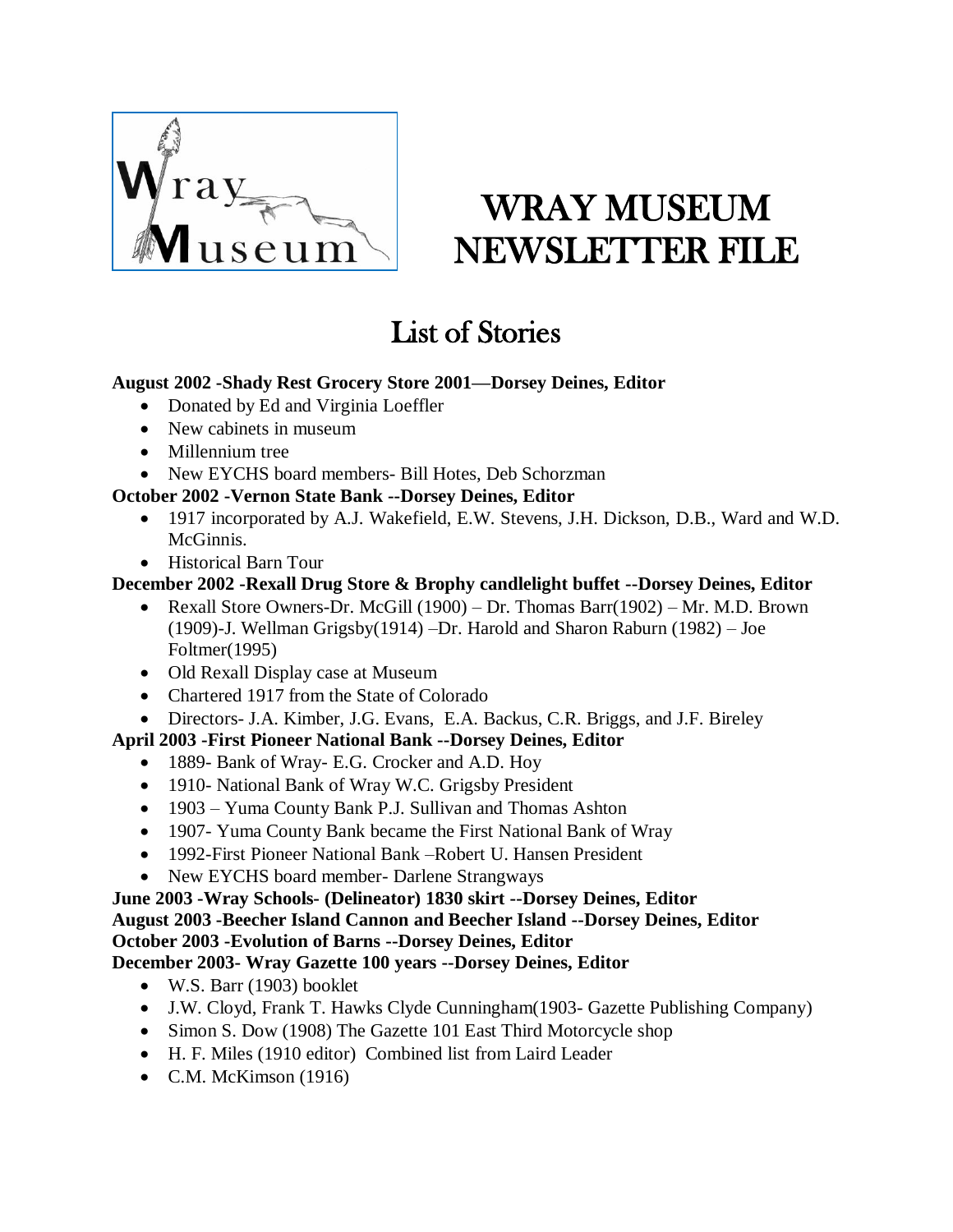- Local Politicians bought in (1922) Charles Hay and William Schott ran the paper. Third Gazette office South of Ace Hardware
- Leo M. Simpson (1927) Bought and eliminated the Colorado Patriot and acquired the services of Frank T. Hawks.
- Roscoe Bullard, Charles Amy, and Gladys Merry (Coad- Nash) were Editor, business manager, and linotype editor. Moved to 314 Main (Wray Print Shop)
- Gerald M. MacGinnis (1935)
- John W. Graves and Roscoe Bullard (1941) Purchased paper
- 1949 purchased the Wray Rattler
- John W. Graves and Ronald Rieb (1966) 1977 moved to 411 Main

# **February 2004 –Mattie Silks (Martha Ready) --Dorsey Deines, Editor April 2004 –Three crosses on Wray Bluff --Dorsey Deines, Editor**

 Ministerial Alliance; Reverends: Bob Seals, Steve Bullard, Lawrence Gifford, and Marion Turner were instrumental in putting up crosses.

# **June 2004 -Laird--Dorsey Deines, Editor**

- 1887 Mr. William Ball surveyed the town.
- Mr. William Campbell and Amos Steck from See Barr See (C Bar C) Land and Cattle Company laid out the town.
- Laird's name came from James Laird (congressman)
- Early businesses Laird Drug Store, Laird School (1888 and 1921), hotel (by George Roberts), McGinnis , Elevator, Laird State Bank
- Thomas Ashton- Uncle Billy Welsh-John Brown C Bar C Ranch (short bio)

# **August 2004 –Olive Lake --Dorsey Deines, Editor**

- Ishom Print Olive and Brothers
- Olive Lake Resort

# **October 2004 -Health care history --Dorsey Deines, Editor**

- Mrs. Shannon's home 1887
- Dr. Earl McGill home 1912
- Hospital on  $7<sup>th</sup>$  street.
- Dr. D.A. Brown
- Mrs. Eli Stainger "Poor House"
- Dr. Sterling
- 324 West Seventh Hospital 1940's
- 815 Franklin Maud Parson-Renotta Nursing home Mullison- Fisher
- Hillcrest
- 1952 Wray Community Hospital
- $\bullet$  1995 Wray Community Hospital  $7<sup>th</sup>$
- 517 Adams Wray Clinic
- $\bullet$  West  $7<sup>th</sup>$  Wray Clinic 2002

#### **December 2004 –Ghost towns: Brownsville, Abarr, Alva (Idalia), Alvin--Dorsey Deines, Editor**

**February 2005 -Ghost towns: Arlene, Armel, Kingston Arnold, Avoca, Beecher Island, Black Wolf, Bolton, Bryant, Brunerville, and Clarkville --Dorsey Deines, Editor**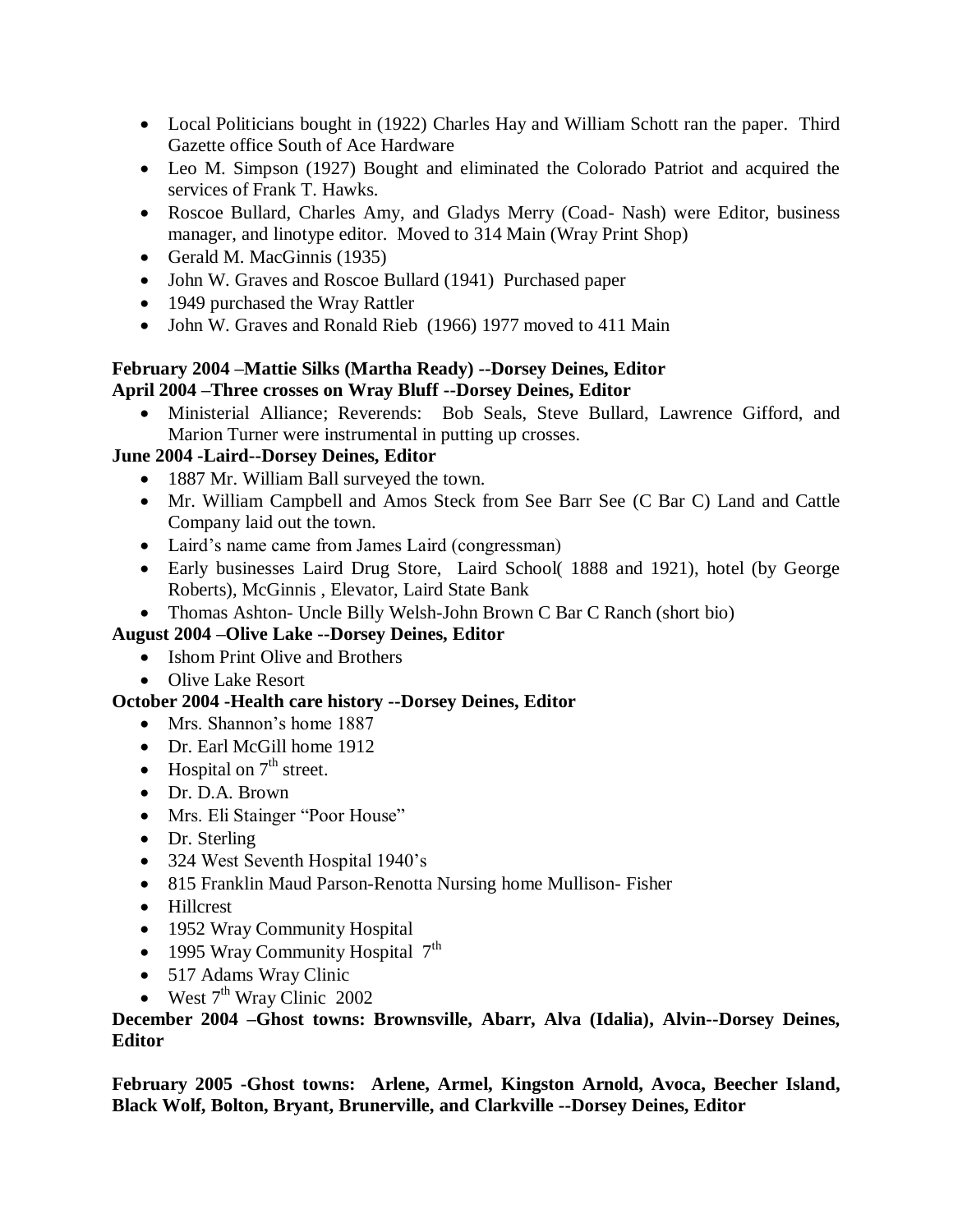#### **April 2005 -Courthouse comes to Wray--Dorsey Deines, Editor**

• 1904 Building completed and 19196 remodeled

#### **June 2005** -**Ghost town: Condon, Crystal Springs, Ford, Fox, Friend, Glendale, Gurney, Hale, and Happyville --Dorsey Deines, Editor**

#### **August 2005 -Wray's 1908 fire--Dorsey Deines, Editor**

**October 2005** -**Ghost town: Heartstrong, Hermes, Hughes, Jaqua, Landsman, Leslie, Logan, and Ludlum--Dorsey Deines, Editor**

**December 2005 –Theatres in Wray --Dorsey Deines, Editor**

- Amos Carl Opera House 1901
- Picket Opera House
- Blanchard Theatre and Hotel 1920
- Tyo Theatre 1921
- Cliff Theatre 1950
- Wray Lions Amphitheatre 1976
- Cliff Dwellers Acting & Singing Society 1977

**February 2006** -**Ghost towns: Mildred, Newton, Robb, Schramm, Shields --Dorsey Deines, Editor**

• Bowles Ranch

**April 2006 -Mason's Mill --Dorsey Deines, Editor**

- Mason Mill Late 1880
- J.W. Pickle and L. M. Butts Wray Mill1892

**June 2006 -Ghost towns of Wages, Wales, Wauneta, Waverly, Weld City, and Witherbee -- Dorsey Deines, Editor**

**August 2006 –Solomon's Avengers & Battle of Beecher Island --Dorsey Deines, Editor**

**October 2006 -Oct. 17, 1971 Tornado hits Wray--Dorsey Deines, Editor**

**December 2006 – First Presbyterian Church --Dorsey Deines, Editor**

• Rev. Marshall 1887

**February 2007 –United Methodist Church --Dorsey Deines, Editor**

- Rev. Moses Anderson 1886 Wray
- Vernon- L.R.Parker home-
- Laird- Haigler Alson Circuit 1889
- Father Cullen of McCook Around 1873
- Father James Hickey 1887-1891
- First church 1891 St Andrew

#### **June 2007 -Story of our flag --Dorsey Deines, Editor**

**August 2007 -RLDS Church and Seventh Day Adventist--Dorsey Deines, Editor**

- 1892 Haigler
- $\bullet$  1896 Laird
- 1901 Wray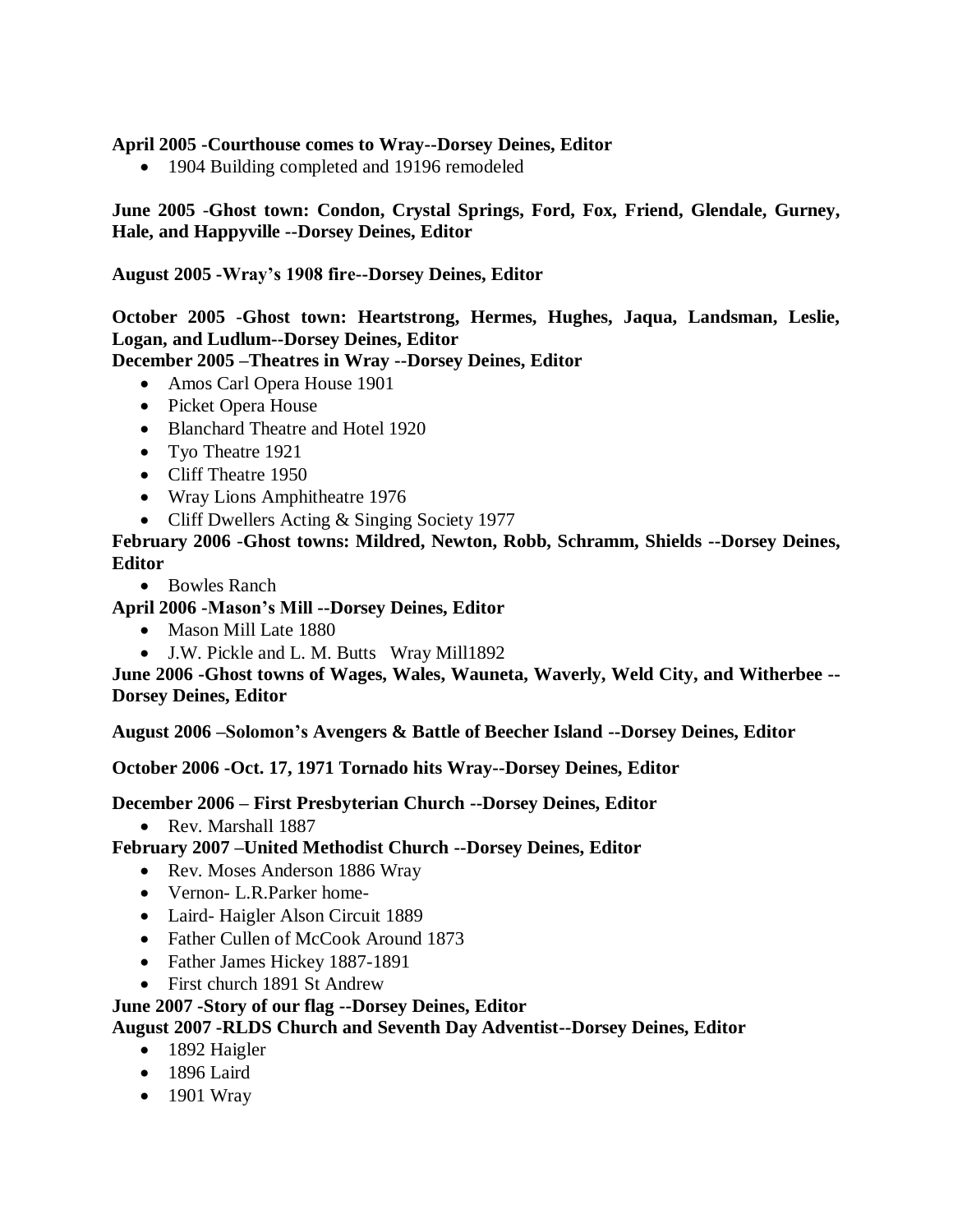- A.D. Tabor 1902-1933 except 1919-1920
- Pastor S.F. Bullard 25 years

# **October 2007 –First Christian Church--Dorsey Deines, Editor**

- First church 1902
- G. C. Johnson first minister

# **December 2007 -Burlington & Colorado Railroad--Dorsey Deines, Editor**

Completed from Denver to Nebraska line in 1882

# **February 2008 -Calvary Lutheran Church--Dorsey Deines, Editor**

- Rev. Oesch and Rev. Harold F. Massmann; services in Vernon area.
- Rev. Meyer-St John's Lutheran Church
- Wray Church dedicated in 1939

# **April 2008 -US Attorney Bulkeley--Dorsey Deines, Editor**

U.S. Attorney of Colorado from 1947-1951

# **June 08 –Nazarene Church--Dorsey Deines, Editor**

- $1920$
- First building 1939

# **August 2008 -Robbers Roost--Dorsey Deines, Editor**

• Legendary sight

# **October 2008 -Elza Lay (Wyoming Wild Bunch) --Dorsey Deines, Editor**

• Close to Butch Cassidy

# **December 2008 -Wray Library history--Dorsey Deines, Editor**

- Tuesday Study Club 1913
- First met in Elmer Graham's Abstract office then Costin's Studio
- First Library in 1913-1918 at a office that is provided by Attorney Max Buckley
- First Building old Town Hall 1918-1949
- Fred D. Johnson from 1949-1963
- Wray Public Library- Northeast Colorado Regional Library 1969

#### **February 2009 -LuJean Zion & board members--Dorsey Deines, Editor April 2009 -Wray Fire Department--Dorsey Deines, Editor**

• 1913 Wray's first fire chief

**June 2009 -Wray State Bank--Dorsey Deines, Editor**

• 1977 Wray Shopping Center

#### **August 09 -Escaped bandits hold Myers family captive--Dorsey Deines, Editor October 2009 –Vernon--Dorsey Deines, Editor**

- 1892 laid out by five man committee
- Schools and businesses

**December 2009 -Telephone history in Wray--Dorsey Deines, Editor**

• 190 J.W. Cloyd and Henry Lepper established

**February 2010 -Valentine's Day: VanWyk murder--Dorsey Deines, Editor April 2010 -Kites of War--Dorsey Deines, Editor**

# **June 2010 -Yuma County Fair, 4-H & Extension Service--Dorsey Deines, Editor**

- First Fair 1915
- $-4-H 1923$

# **August 2010 -Town of Beecher Island--Dorsey Deines, Editor**

• 1868 Town started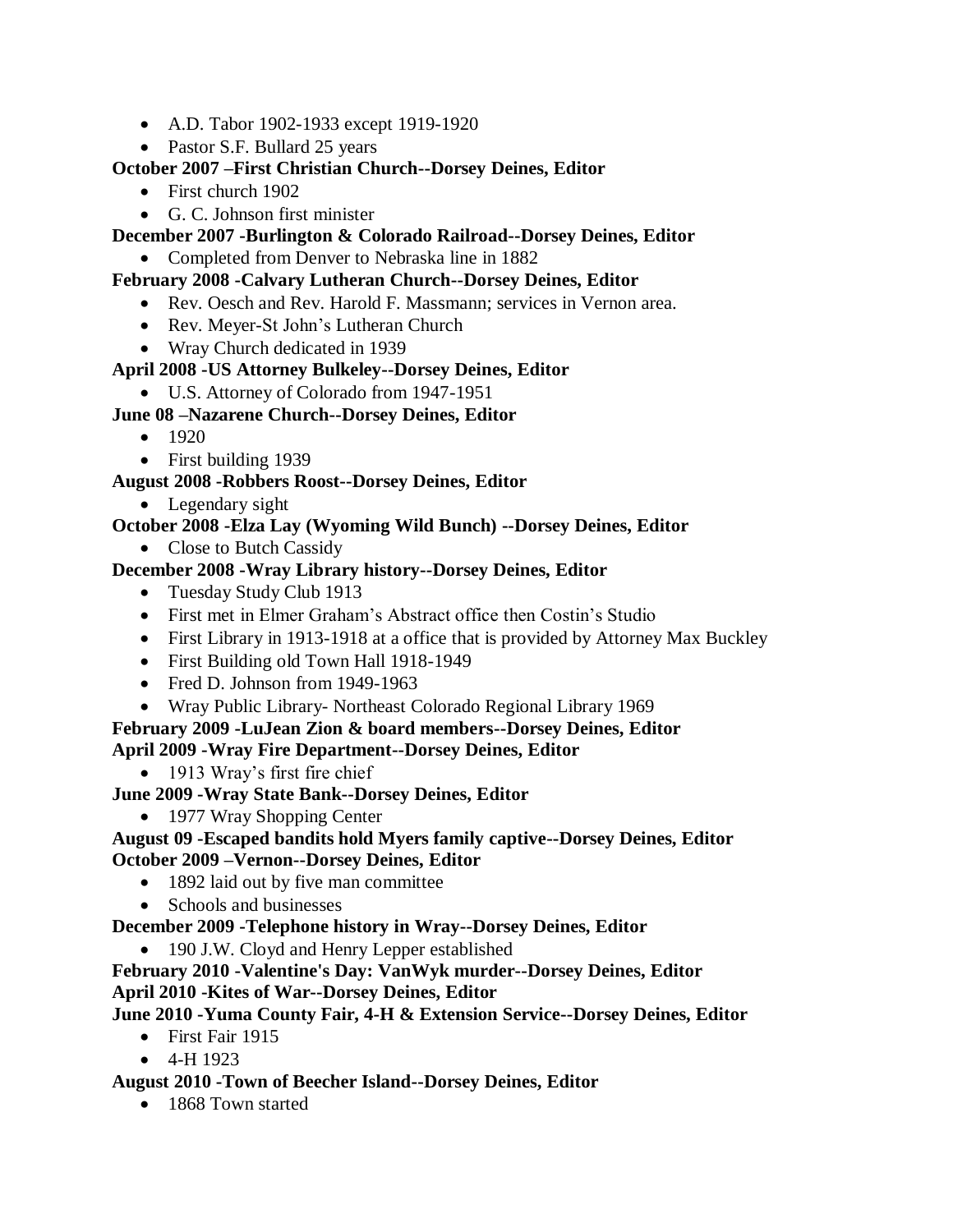Beecher Island Memorial Association 1902

#### **October 2010 -Groves Lumber Yard--Dorsey Deines, Editor**

• T.B. Groves 1892

#### **December 2010 - Wray Lumber Company--Dorsey Deines, Editor**

- 1906 H.J. Cox Thomas E. DeArmond
- 1911 James Q. Conrad 1943
- 1964 Dale Wisdom, Bill D. Robertson and Richard A. Hoch
- 1977 Pam Coulter, Mike Wisdom, Tim Wisdom and Dan Wisdom
- 1996 Tim and Jody Wisdom
- 2010 Mike and Angie Harms bought into business

#### **February 2011 -Yuma County Abstract--Dorsey Deines, Editor**

- J.B. Campbell 1889
- W.D. McGinnis 1905
- R.M. Crenshaw 1909
- Howard Groves 1911
- Elmer Graham 1914
- Philip Edmunds and Ida Hedrick 1905
- Earl Hedrick 1907
- Joseph Graham 1938
- George Fix 1958
- Curt Fix 1983

#### **April 2011 -Wray Drug Stores -part 1--Dorsey Deines, Editor**

- Dr. E.J. Bales 1886
- J.L. Shumaker 1899
- Leo Simpson 1919
- Don Houtz 1944
- Wyeth (Curly) Houtz 1958
- Ted Lambert 1977

#### **June 2011 -Wray Drug Stores - part 2 Rexall --Dorsey Deines, Editor**

- Dr. Alexander R. Hammond 1889
- Dr. Earl D. McGill, MD 1900
- Dr. Thomas Barr 1902
- Mr.M.D. Brown 1909
- Dr. H.V. Kitzmiller 1915
- N. Dean Henry 1930
- Vincent Seier 1959

#### **August 2011 -Charles D. Pickett--Dorsey Deines, Editor**

- Postmaster
- Pickett building and opera house
- Wray Electric Light and Power Co.

#### **October 2011 -Music-Glenn Miller in Wray--Dorsey Deines, Editor**

**December 2011 - Sheriff Raymond Van Horn--Dorsey Deines, Editor**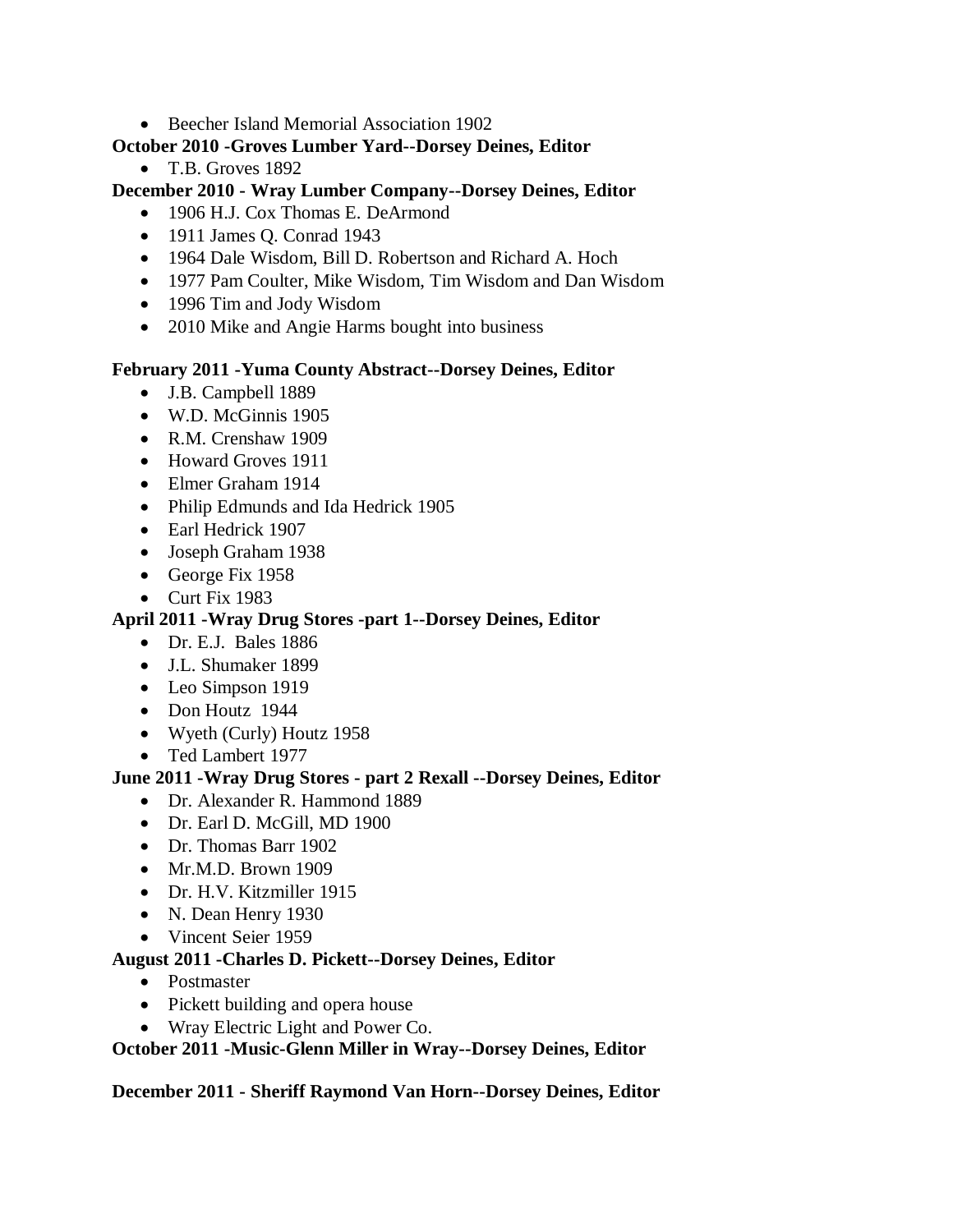- Pyle Ranch
- Sheriff elected 1932

#### **February 2012 -Lark Bunting Bed & Breakfast--Dorsey Deines, Editor**

- Built by Amos Carl
- Owner Max Bulkeley 1937
- Owner Bernice Crews 1988

#### **April 2012 –Eckley--Dorsey Deines, Editor**

- 1988-89 Town in 1920
- Town Hall 1922
- Old Settlers
- Community Center 2012

#### **June 2012 -Bowles Bar 11 Ranch --Dorsey Deines, Editor**

- Lower and Home Ranch Joseph Bowles
- Indians
- Sod Corrals and fort
- Rustlers
- Trail City
- Fences come Down 1885
- Blizzards
- Edward Vincent Bowles

#### **August 2012 -Thomas Ashton 4 A Ranch --Dorsey Deines, Editor**

- Tom's Homestead 1881
- Ashton Ranch and life
- Rex and Jody Buck Wray Cattle Company

#### **October 2012 -Rosenkrans Ranch--Dorsey Deines, Editor**

- Joseph Rosenkrans
- William T. Rosenkrans
- Robert L. Jones
- Robert Jones Jr.
- Mark Jones

#### **December 2012 -Burton Prentice family & Octagon house--Dorsey Deines, Editor**

- Burton and Idellah Prentice
- Prentice Home and Buildings
- Prentice family

#### **February 2013 -C-C Land and Cattle Company --Dorsey Deines, Editor**

- W.J. Campbell started in 1886
- Peter Campbell Manager 1886
- Fred D. Johnson Halfway Ranch 1860

# **April 2013 -Strangways Ranch --Dorsey Deines, Editor**

- Harry Strangways
- George Strangways
- Bill Strangways

#### **June 2013**-**Shields Wine Glass Ranch--Dorsey Deines, Editor**

• Daniel Shields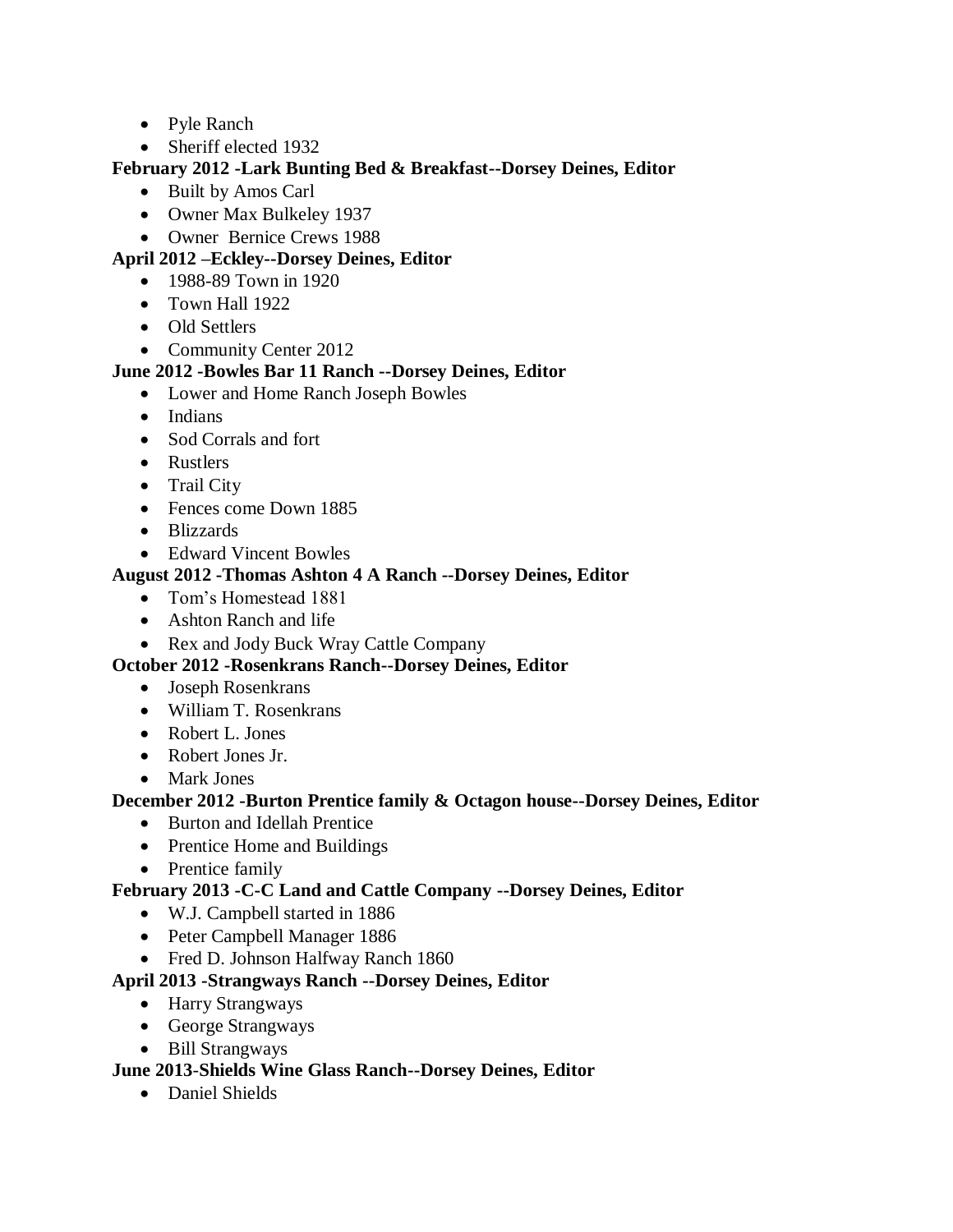- Little Two Springs
- Charles Shields
- Oscar Nathan Shields
- Jack and Ina Mullin
- Clayton and Billie Poenisch

#### **August 2013 -Brush Camp, Fox Ranch, and English Stock Company –Ardith Hendrix**

- Henry (Dutch Jake) Vogel**,** George Elliot, & Frank Talley
- Thomas Brothers
- Emmitt, John and Bud Fox
- Tommy and Katherine Wilcoxen
- Ralph and Jack Bowman

#### **October 2013 – Men of the Open Range –Ardith Hendrix**

- Elmer Miller
- Tom Wray
- Tomato Charley
- Cal Webster
- Frank Hawks
- Harry Cox
- Bat Eye Brown
- William N. Walsh (Billy)
- Ernest (Dutch) Smith
- Clark (Clarky) Smith

#### **December 2013- Holiday Traditions –Ardith Hendrix February 2014- Dancing in the 1940's –Michelle Foster, Editor**

- Jump, Jitter, and Jive
- The Music Makers
- Local Hot Spots
- Roseland Ballroom
- Put That Light Out!
- Casualties of the War
- We Can Do It! Clubs and the Community
- You Serve by Saving
- A Letter Home

# **June 2014 - Stroll Down Main Street 1940's –Michelle Foster, Editor**

Graham Jewelry and Shea Furniture and Implement

- Duck Pin Bowling Alley and Starr Electrical
- Pharmacies
- Wray Lumber, Christian Church, and Farmers Union
- Prisoner of War Labor Camps

#### **August 2014 - Wray Swimming Pool–Michelle Foster, Editor**

**October 2014** - **Tornado of 1925–Michelle Foster, Editor**

**December 2014 - Local Blizzards–Michelle Foster, Editor**